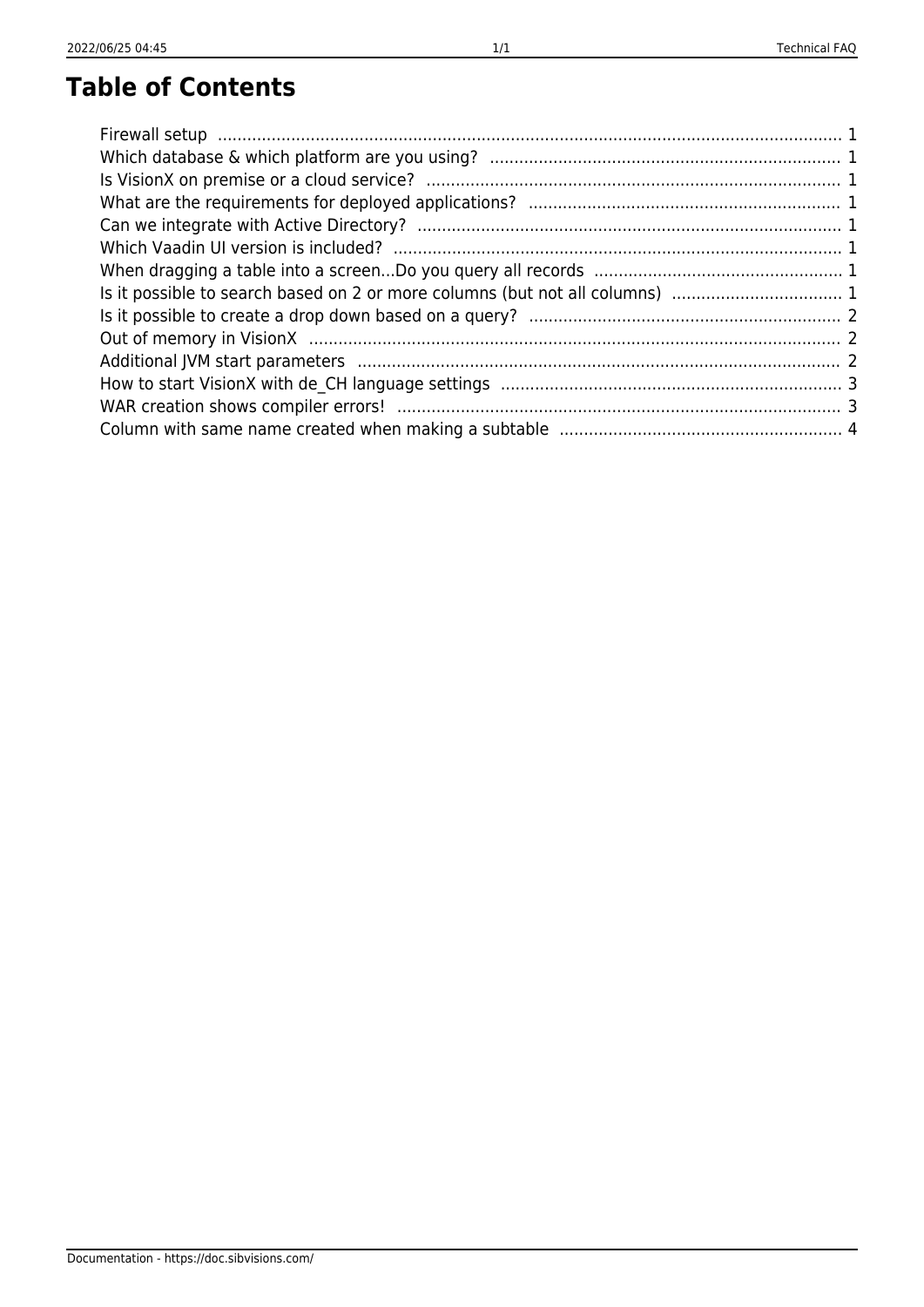# <span id="page-1-0"></span>**Firewall setup**

VisionX requires http (port 80) and https (port 443) to cloud.sibvisions.com for e.g. solution store, cloud management and other features.

# <span id="page-1-1"></span>**Which database & which platform are you using?**

VisionX supports all major database vendors: Oracle, Postgres, MySql/MariaDB, MS Sql, DB2, Hana. We're using Java and support all Java application servers like: Tomcat, Wildfly, Glassfish, etc. You can deploy the created application with VisionX or manually, to the cloud, on premise, or as client/server desktop application.

### <span id="page-1-2"></span>**Is VisionX on premise or a cloud service?**

We offer both, but VisionX always runs on your local workstation.

### <span id="page-1-3"></span>**What are the requirements for deployed applications?**

A VM/Server with Java 8, a Java application server and one of the supported databases, e.g. CentOS VM, OpenJDK 8, Apache Tomcat, Postgres.

#### <span id="page-1-4"></span>**Can we integrate with Active Directory?**

Yes, that's possible with Microsoft AD, but it is not included.

# <span id="page-1-5"></span>**Which Vaadin UI version is included?**

We use the latest [Vaadin UI](https://sourceforge.net/projects/jvx/files/vaadin%20UI/) based on Vaadin 8.1.6. The system requirements for Vaadin 8.1.6 can be found [here.](https://vaadin.com/download/release/8.1/8.1.6/release-notes.html#supportedversions)

# <span id="page-1-6"></span>**When dragging a table into a screen...Do you query all records**

We have lazy loading everywhere and per default we only load the records that you see on the screen and some more to fill a buffer. We usually load records for about 100 milliseconds but at least the visible amount. The scrollbar shows that more rows are there. When you scroll down, more rows are loaded. The speed depends on the database query/performance and network speed.

# <span id="page-1-7"></span>**Is it possible to search based on 2 or more columns (but not all columns)**

No problem, just drag another search field from the bottom of the screen. Choose a column and condition (equal, smaller, …) for each field. All of them will be combined with an AND. A search field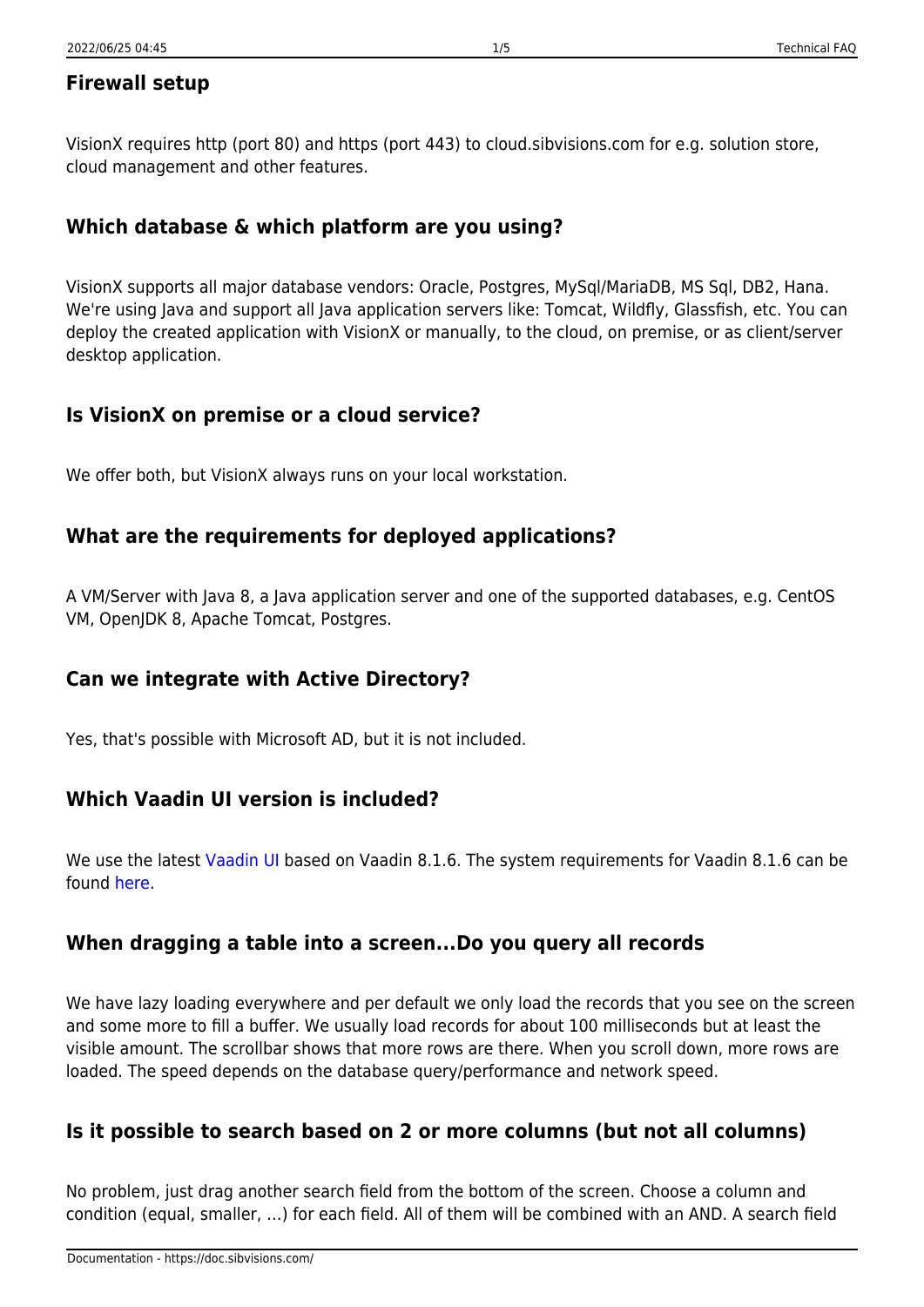without specific condition will act as full-text search for "all columns".

### <span id="page-2-0"></span>**Is it possible to create a drop down based on a query?**

For example: select distinct (S\_YEAR) from PERSON\_LIST

Be careful because distinct queries are usually "slow", because of the force full table scan at the database level. To use a custom query for a drop down you do the following:

- Add the table/view as data object in the bottom of the VisionX designer e.g. PERSON LIST
- Change the query in the data wizard in the bottom right corner e.g. add the distinct keyword before the query columns
- Go to your base table where the drop down should be used, define a manual combobox there, and choose PERSON\_LIST object from previous step

Additional information:

[Views and Storages](https://doc.sibvisions.com/visionx/data_modeling_and_representation#views_and_storages) [Create Dropdown Without Foreign-Key Relation](https://doc.sibvisions.com/visionx/data_modeling_and_representation#create_dropdown_without_foreign-key_relation)

#### <span id="page-2-1"></span>**Out of memory in VisionX**

If you get an **Out of memory** or a **Java heap space** error, simply increase the memory of VisionX in visionx.bat or visionx.sh:

```
@ECHO OFF
.\runtime\bin\java -Xmx512M ... -jar lib\visionxloader.jar
```
Change **512M** to e.g. **1G** or **1500M**. Don't forget to restart VisionX.

#### <span id="page-2-2"></span>**Additional JVM start parameters**

On Windows, VisionX is usually started with visionx.exe. To define additional JVM parameters, however, visionx.bat or visionx.sh must be used, as any JVM parameters can be set with it, e.g .:

```
@ECHO OFF
.\runtime\bin\java -Xmx512M -Dfile.encoding=UTF-8 ... -jar
lib\visionxloader.jar
```
In this example, the system parameter **file.encoding** was set to **UTF-8**.

However, it is entirely possible to set any JVM parameters when using visionx.exe. Since VisionX uses the open source project launch4j, all features of the library can be used, such as the possibility of entering the JVM parameters in an ini file:

All you have to do is create a file called **visionx.l4j.ini** in the same directory as visionx.exe. The file can then be filled with the desired parameters:

Documentation - https://doc.sibvisions.com/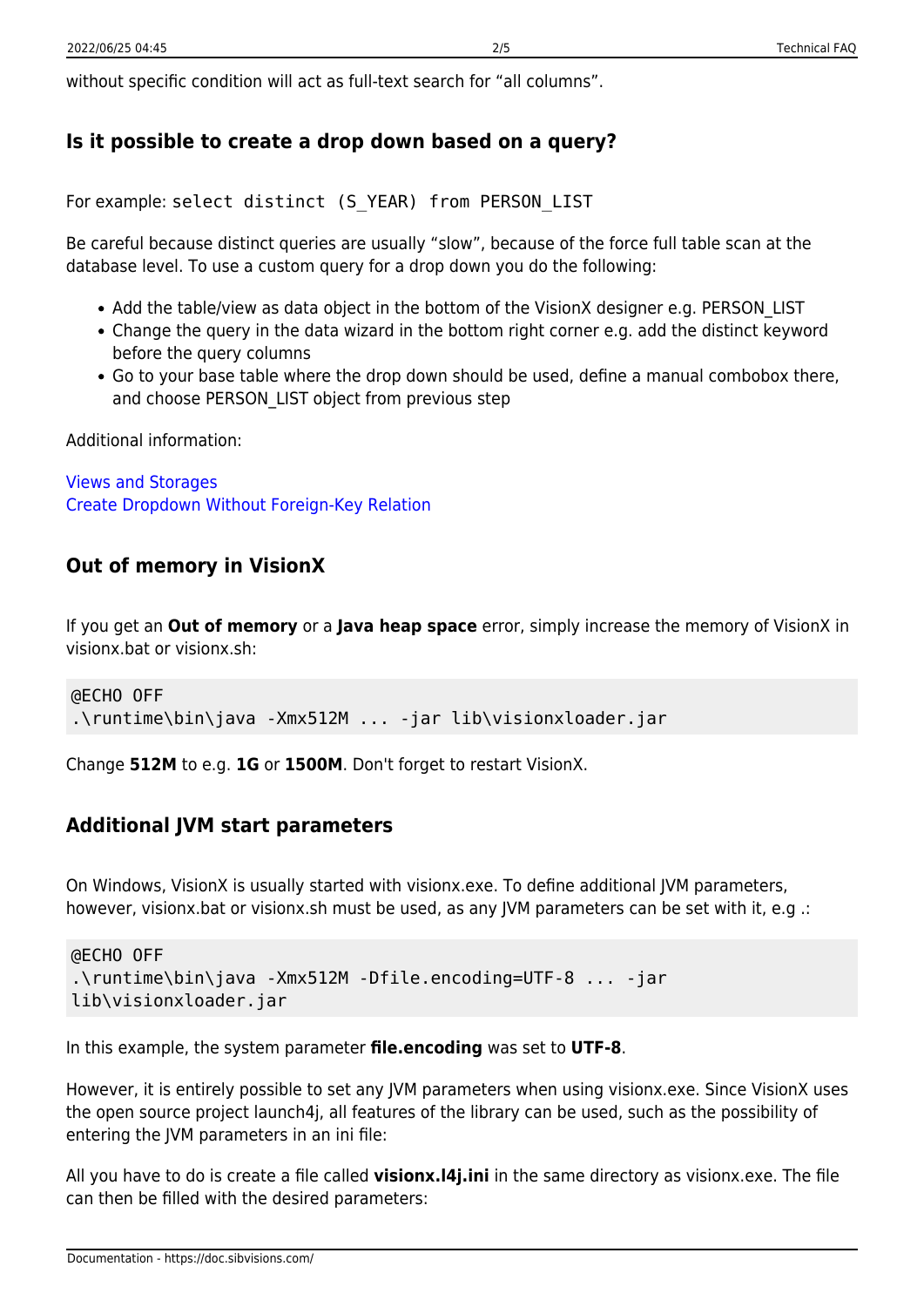```
-Dfile.encoding=UTF-8
```
# <span id="page-3-0"></span>**How to start VisionX with de\_CH language settings**

Simply change the start script (visionx.bat, visionx.sh) and add your language settings:

```
-Duser.country=CH -Duser.language=de_CH -Dtomcat.arguments=-
Duser.country=CH;-Duser.language=de_CH
```
Full script:

[visionx\\_de\\_CH.bat](https://doc.sibvisions.com/_export/code/visionx/faq_tech?codeblock=4)

```
@ECHO OFF
.\runtime\bin\java -Duser.country=CH -Duser.language=de_CH -
Dtomcat.arguments=-Duser.country=CH;-Duser.language=de CH -Xmx512M --
add-opens=java.base/jdk.internal.loader=ALL-UNNAMED --add-
opens=java.base/java.lang=ALL-UNNAMED --add-
opens=java.base/java.util=ALL-UNNAMED --add-
opens=java.rmi/sun.rmi.transport=ALL-UNNAMED -jar lib\visionxloader.jar
```
If you use Windows and start VisionX with visionx.exe, it's also possible to create a file with the name visionx.l4j.ini:

[visionx.l4j.ini](https://doc.sibvisions.com/_export/code/visionx/faq_tech?codeblock=5)

```
-Duser.country=CH
-Duser.language=de_CH
-Dtomcat.arguments=-Duser.country=CH;-Duser.language=de_CH
```
#### <span id="page-3-1"></span>**WAR creation shows compiler errors!**

Usually such problems occur if you do manual coding with an IDE. To find out what's the compiler error, simply enable logging and add the line

```
com.sibvisions.visionx.server.ant.AntRunner.level = ALL
```
to the file **<visionx>/lib/logging.properties**. Read more information about [VisionX logging](https://doc.sibvisions.com/visionx/visionx_logging).

To see the output, start visionx with visionx.bat. All problems will be shown in the console.

Another option is to start the WAR creation manually, in your IDE, with included ANT build file: **build.xml**. Every application contains this build file. The start.complete task will create the WAR file.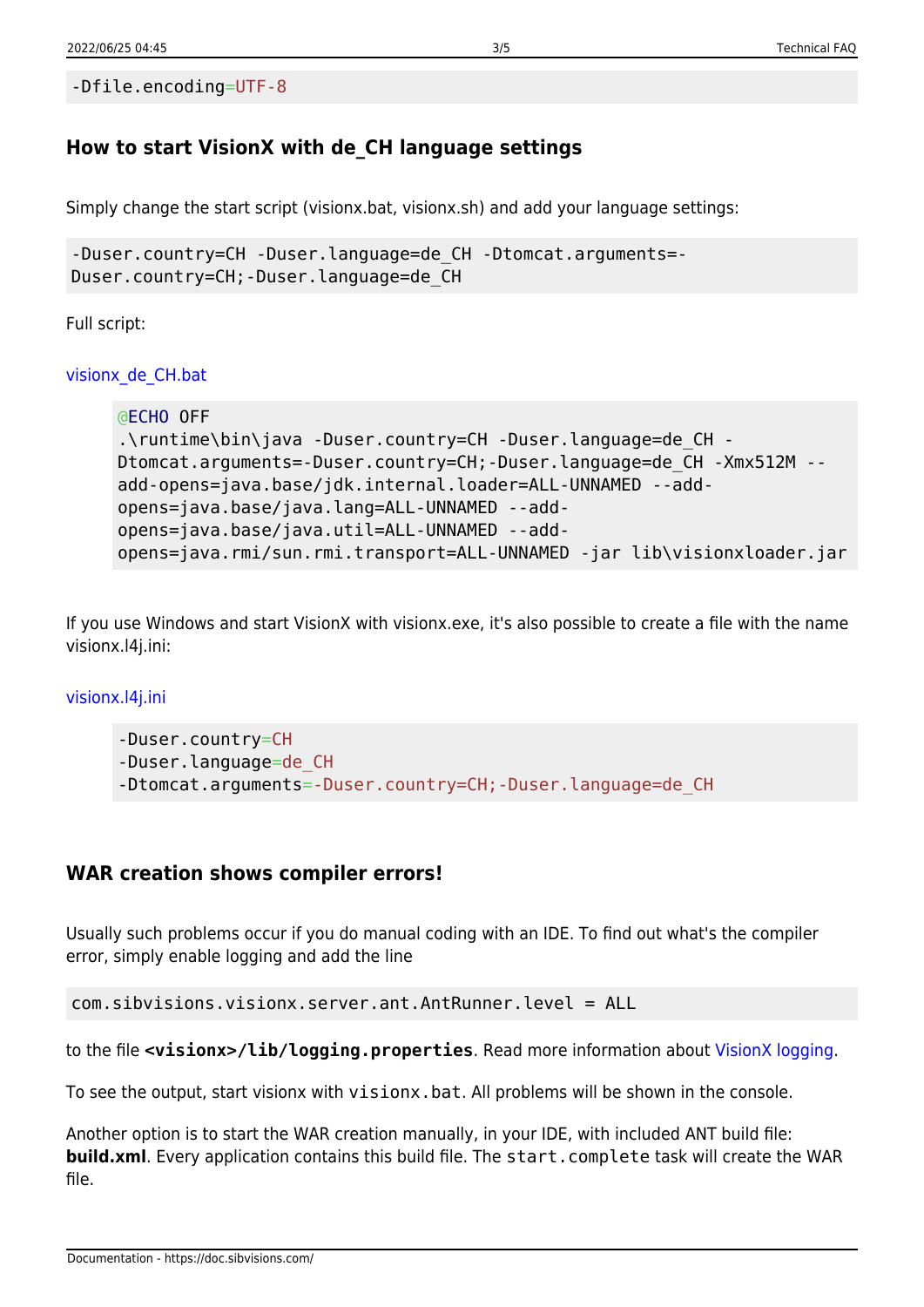#### <span id="page-4-0"></span>**Column with same name created when making a subtable**

*When I click "Make Subtable" after adding a field on the "Edit table" screen, a mandatory column is added that has the same name as the subtable. This is always confusing to me, as I have almost never had a situation where I would have wanted to create a column that has the same name as the table. I am always unsure if best practice here would be to replace the table name with the intended first column name, or if the column with the table name has to be kept in place for another reason (especially since it is mandatory). Can it just be replaced?*

#### *Also, when I click the "Make Subtable" button in the "New Screen" wizard, the ID column is not shown. But when I edit an existing table, add a new field and click "Make Subtable" the ID column is shown. Is that intentional?*

This is nearby best practice, the only downside is, that we do not know the plural or singular of the given word, to have it perfect. The theory and best practice in detail:

Tables should be in plural (eg. Projects, Tasks, States…). This is database theory, but in VisionX you can also use singular, to have less work (clicks and edits) to do, as the first column will be automatically singular.

Mainly a table should have a name/identifier column beside the internal id column. This column should have a proper name that identifies the table behind this column. (eg. Project, Task, …) This column should never be called "Name" or "Identifier", …, because nearby every table will then have a "Name" column.

VisionX generates the label out of the box from the column names. If you have several tables inside a screen, you would have several Name editors, and will not know, to which table they belong. Actually the label of this editor will be renamed to Project or Task in the screen afterwards…

Also in comboboxes it make sence, that the value to choose is not called Name. It is a way better to have out of the box a field "Project" , "Task" or "State" to choose a Project, Task or State.

So this is the reason why it is the best practice, to initially give directly the identifier column a proper name, that identifies the table behind.

There is the possibility, that this identifier column should be calculated and not entered directly. eg: Contacts. Here it makes sence to have a "Contact" column, that is shown, if you have to choose a contact in another table (eg in Projects table) Actually you have the columns first name and last name. The column contact could be calculated either "[First Name] [Last Name]" or like in Outlook, "[Last Name], [First Name]"… Designing the data model this way, you'll have a contact combobox in projects screen to choose "Doe, John", "Mustermann, Max", …

#### **Short Summary**

A table should have a name that describes the data it stores. Normally this table should have a identifier/name column whose name describes which kind of data you get (so this should be the singular of table name), and whose value represents the whole row, to be able to use it as a combobox.